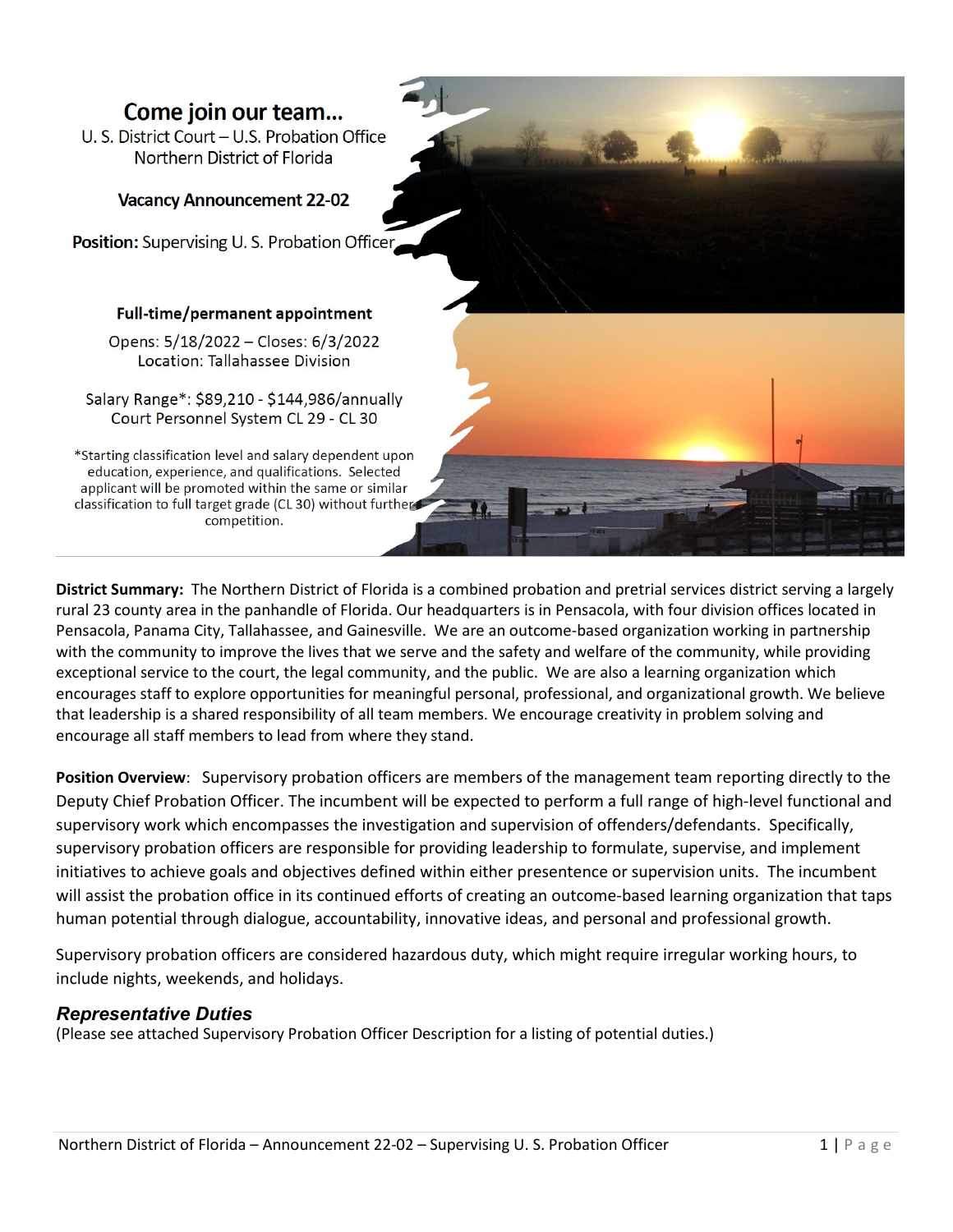#### **Desirable Personal Characteristics:**

The Northern District of Florida strives to maintain and grow a productive, progressive, and positive culture. We recruit and retain staff that promote, reflect, and thrive in that environment. A successful candidate will possess the following qualities: optimistic, honest, helpful, curious, adaptable, committed, and accountable. Successful candidates must be highly organized; must possess tact, good judgment, poise, and initiative; and always maintain a professional appearance and demeanor. Ability to meet the public, work harmoniously with others, and communicate effectively, both orally and in writing, is required. Must be flexible and conscientious. Must be able to balance the demands of varying workload responsibilities and deadlines.

#### **Preferred Skills & Experience:**

- Communicate effectively and foster information sharing
- Possess extensive knowledge of management principles, practices, and techniques.
- Use creativity and innovation to support and improve the work process
- Excellent writing and verbal communication skills in English
- Excellent organizational skills
- Ability to deal with multiple demands in a fast-paced environment
- Experience with project management and the ability to oversee, and complete multiple projects simultaneously with limited supervision.
- Ability to exercise mature judgment
- Demonstrated computer skills (Windows & Microsoft environment)
- Specialized knowledge of all disciplines within probation/pretrial (i.e. presentence, post-conviction, and pretrial services.)

#### **Qualifications:**

To qualify for a supervisor position, and individual must meet the job qualification standards applicable to position for the highest level of work effectively supervised (or in the case of a supervised unit involving more than one type of work having differing job qualification standards, the job qualifications standards applicable to one of the types of work, provided that the type of work constitutes a substantial portion of the work of the unit and is not more than one level below the highest level of work effectively supervised). In addition, the specialized work must have included:

- (1) Progressively responsible administrative, technical, professional, supervisory or managerial experience that provided an opportunity to gain (a) skill in dealing with others in person-to-person work relationships, (b) the ability to exercise mature judgement, and (c) a knowledge of the basic concepts, principles, and theories of management and the ability to understand the managerial policies applicable to the judiciary unit involved; and
- (2) At least one year of experience at or equivalent to the next level below the level of the position for which the individual is being considered.

#### **Placement at CL 29:**

Required Education: Bachelor's Degree Required Experience: Three years specialized experience, including at least one year as a CL 28 probation/pretrial services officer in the U. S. Courts.

#### **Placement at CL 30:**

Required Education: Bachelor's Degree Required Experience: Three years specialized experience, including at least one year as a CL 29 probation/pretrial services officer in the U. S. Courts.

**Specialized Experience:** Progressively responsible experience, gained after completion of a bachelor's degree, in such fields as probation, pretrial services, parole, corrections, criminal investigations, or work in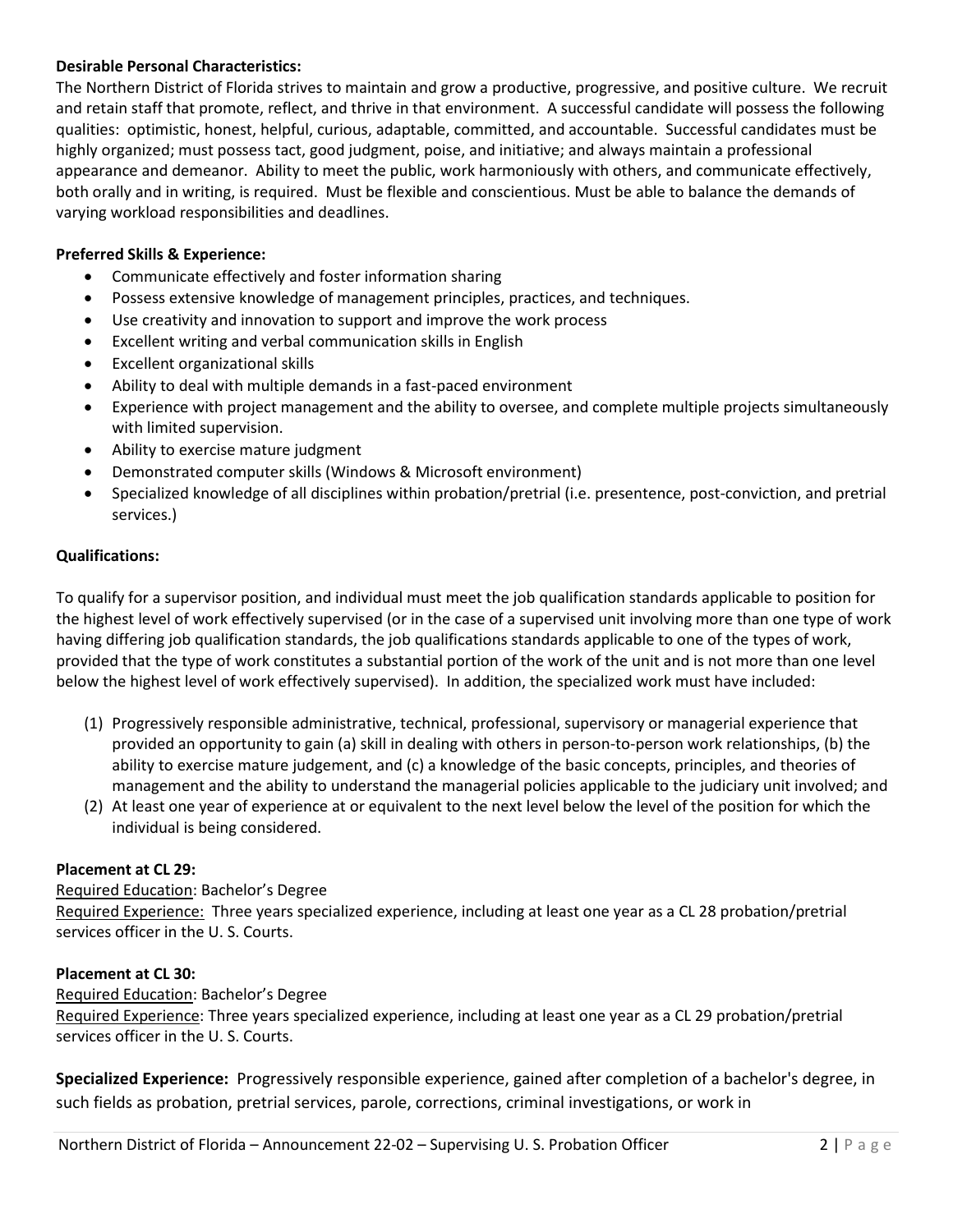substance/addiction treatment. Experience as a police, custodial, or security officer, other than any criminal investigative experience, is not creditable.

**Educational Substitutions:** Completion of one academic year (30 semester or 45 quarter hours) of graduate work in a field of study closely related to the position may be substituted for one year of the specialized experience; or completion of a Master's Degree or two years of graduate study (60 semester or 90 quarter hours) in an accredited university in a field of study closely related to the position or a Juris Doctor (JD) degree may be substituted for two years of the specialized experience.

# **Application Process:**

- **ALL** qualification requirements must be met when application packet is filed.
- Qualified applicants will be screened and selected based on experience, education, and training.
- You must submit all required documents to be considered for this opportunity; incomplete packets will not be considered.
- Qualified applicants must submit **ALL** the following documents (please submit **only** requested documents):
	- o A current detailed resume and letter of interest.
	- o Provide a detailed narrative statement which addresses **BOTH** of the following statements/questions:
		- Address the knowledge, skills, and experience necessary to perform the duties of Supervising U. S. Probation Officer. Include specific qualifications, relevant skills, knowledge, and strengths you will bring to this role which makes you the best choice for the position.
		- Explain how you envision running your unit and an office. Include how you would address morale, create a healthy work environment, and address any performance deficiencies while handling your day to day work requirements.
	- $\circ$  The narrative statement should not exceed 7 double-spaced (font size 12) typed pages.
	- o All requested materials must be received by close of business (5 p.m. central time) on June 3, 2022.

## **Submit packet electronically via email (in a single (one) PDF document) to**: karen\_cooke@flnp.uscourts.gov

The U. S. Probation Office is not authorized to reimburse candidates for interview or relocation expenses.

The Probation Office reserves the right to modify the conditions of this job announcement, or to withdraw the announcement, any of which may occur without prior written or other notice. In the event that a position becomes vacant in the same or a similar classification, within a reasonable time of the original announcement, the court may elect to select a candidate from the applicants who responded to the original announcement without posting the position.

# **U. S. PROBATION IS AN EQUAL OPPORTUNITY EMPLOYER**

All court employees are in the excepted service and are required to adhere to the Code of Conduct for Judicial Employees which is available for review upon request. Judiciary employees are "at will" employees.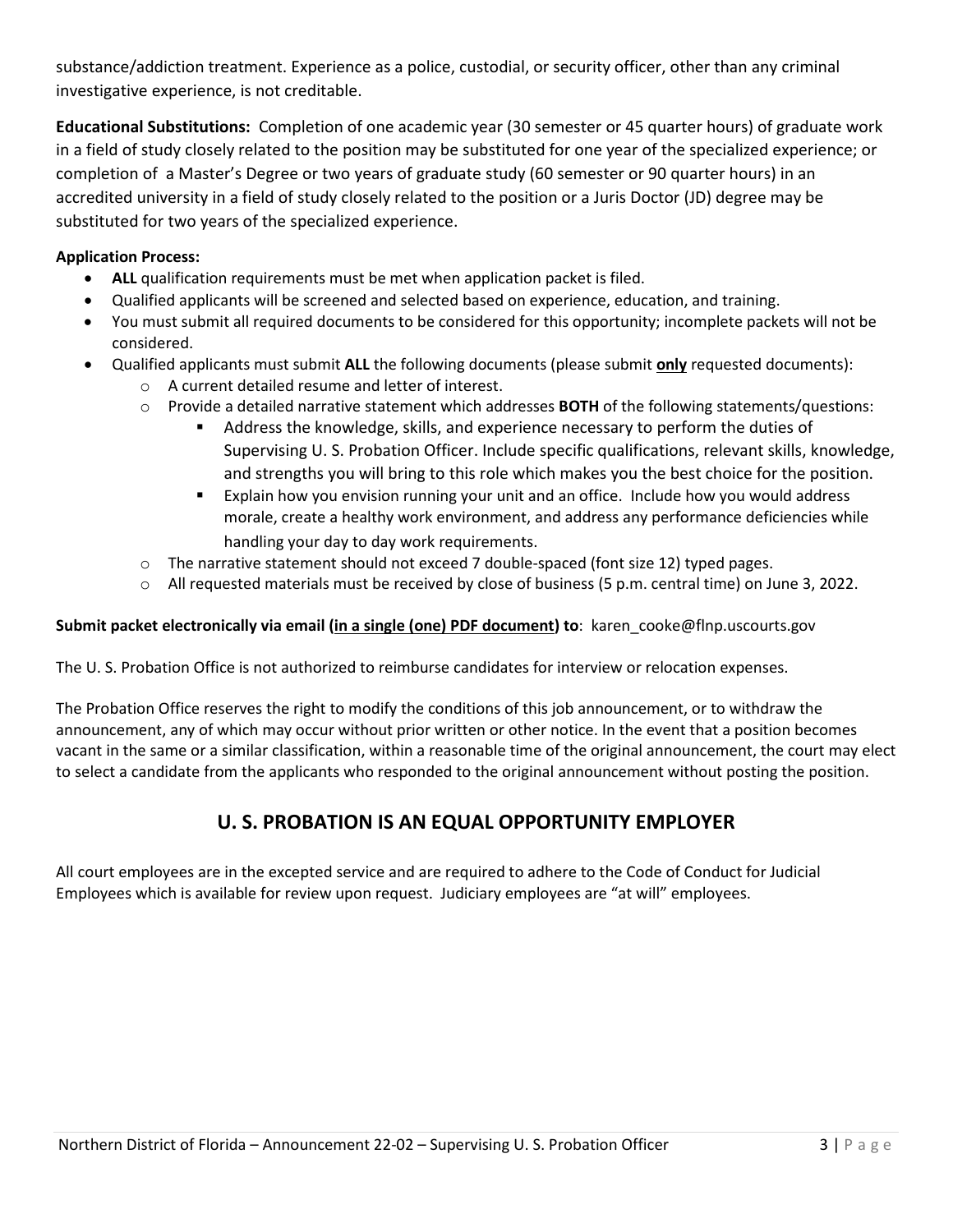#### **Job Summary**

The Supervisory Probation/Pretrial Services Officer performs supervisory work related to the full range of probation or pretrial services officer law enforcement duties. The Supervisory Probation/Pretrial Services Officer primarily directs law enforcement officers assigned to the monitoring, investigation, and supervision of offenders/defendants. The incumbent also supervises certain technical and administrative staff.

#### **Representative Duties**

- Supervise professional law enforcement, technical, and support staff in their duties, including establishing standards, evaluating performance, handling minor infractions, and recommending disciplinary actions. Confer regularly with staff to provide direction and assistance in case situations and with general operational procedures. Receive, prioritize, and assign work to staff, ensuring that work is assigned fairly and equitably. Monitor time and attendance and evaluate and approve leave requests. Provide training and orientation for new staff members. Serve as a resource for officers and other staff to assist with performing work successfully and efficiently. Develop and implement training programs for officers and staff. Make recommendations regarding new hires, personnel actions, and terminations.
- Review and edit written work, including case plans, correspondence, and reports submitted to  $\bullet$ the court. Ensure that recommendations made by officers to the court adhere to local and national policy and guidelines. Ensure adequate coverage for office activities, court appearances, etc. Conduct audits and reviews of case work. Analyze management reports for efficient distribution of work. Establish schedules and deadlines for completion of work.
- Develop recommendations and advise the court on appropriate issues. Assist senior managers in the formulation and modification of office management policies. Assist in monitoring the work of vendors and contractors, including negotiating terms of agreement, evaluating work, ensuring that contract terms are met, and related activities.
- Communicate and respond to management requests regarding case operations. Answer procedural questions for judges, staff, and the public. Provide customer service and resolve difficulties while complying with regulations, rules, and procedures. Abide by the *Code of Conduct for Judicial Employees* and court confidentiality requirements. Demonstrate sound ethics and good judgment at all times. Handle confidential and sensitive information appropriately.
- Perform any or all duties of a probation or pretrial services officer, including investigating and/or supervising offenders/defendants.

#### **Competencies (Knowledge, Skills, and Abilities)**

- Demonstrate knowledge of the roles and functions of the federal probation and/or pretrial services office, including knowledge of the legal requirements, practices and procedures used in probation, parole, and/or pretrial services. Display knowledge of the roles, responsibilities, and relationships among the state and federal courts, U.S. Parole Commission, U.S. Marshals Service, Bureau of Prisons, U.S. Attorneys Office, Federal Public Defender's Office, and other organizations. Exhibit an understanding of how other judicial processes and procedures relate to officers' roles and responsibilities.
- Display knowledge of federal law and the criminal justice system particularly as it relates to  $\bullet$ federal probation, pretrial services, and parole policies and procedures. Demonstrate knowledge of surrounding communities and available community resources. Display skill in investigative techniques and in investigating offenders'/defendants' backgrounds, activities, and finances, and determining the legitimacy of their income. Exhibit an understanding **of** the *Bail Reform Act*, sentencing guidelines, statutes, *Federal Rules of Criminal Procedure*, applicable case law and changes in the law.
- Demonstrate skill in analyzing and summarizing legal concepts and issues, legal reasoning,